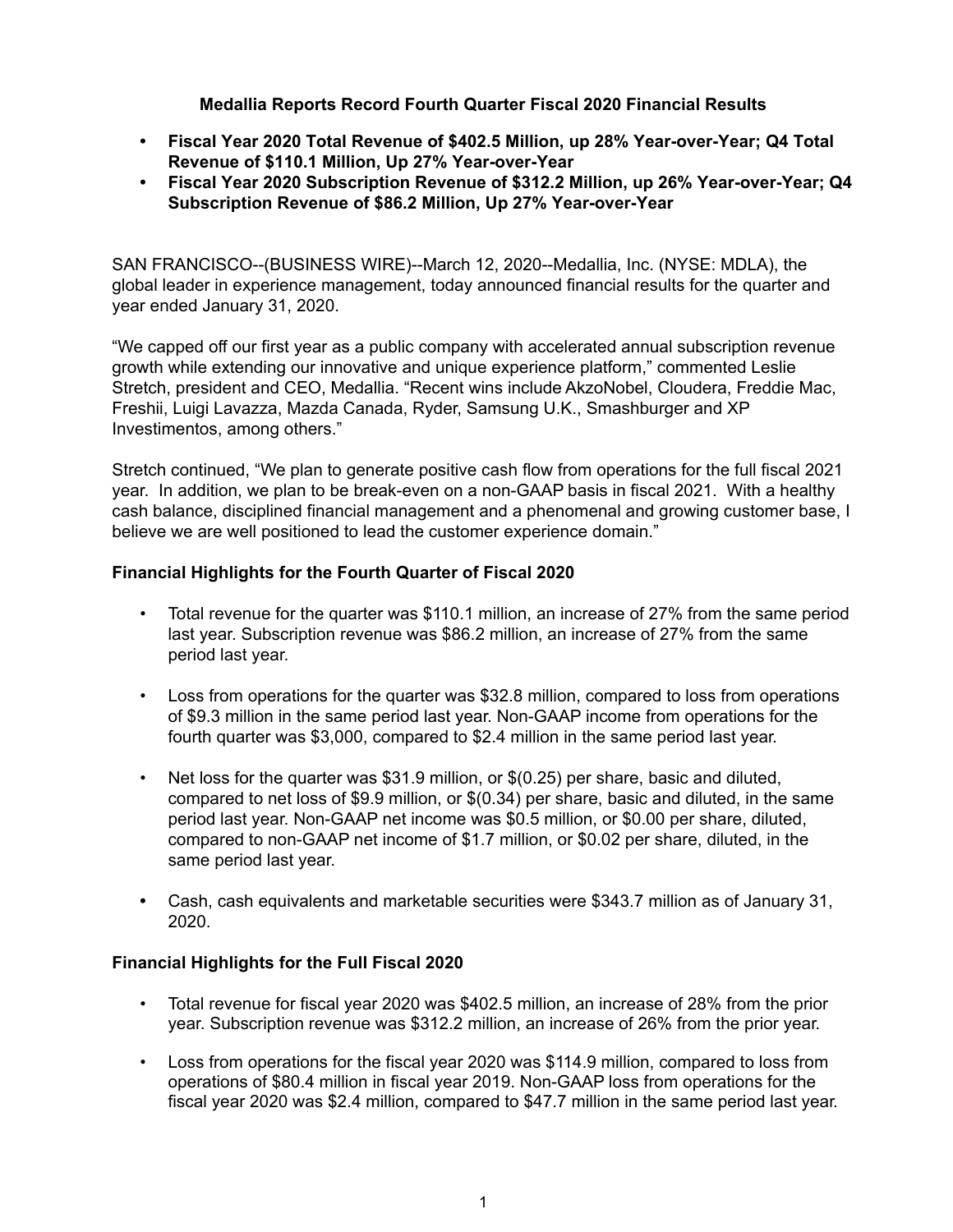• Net loss for the fiscal year 2020 was \$112.3 million, or \$(1.35) per share, basic and diluted, compared to net loss of \$82.2 million, or \$(3.07) per share, basic and diluted, in the same period last year. Non-GAAP net loss was \$1.6 million, or \$(0.02) per share, basic and diluted, compared to non-GAAP net loss of \$49.5 million, or \$(1.85) per share, basic and diluted, in the prior year.

For information regarding the non-GAAP financial measures discussed in this press release, please see the section titled "Non-GAAP Financial Measures." Reconciliations between GAAP and non-GAAP financial measures are provided in the tables of this press release.

# **Recent Company Highlights**

- Achieved Federal Risk and Authorization Management Program (FedRAMP) certification, further validating the company's depth in delivering highly secure, leading solutions for consumer, employee and government experience management.
- Launched the Medallia Sales and Service Experience App, available on Salesforce AppExchange.
- Named a leader in The Forrester Wave™: Customer Feedback Management Platforms, Q1 2020.
- Recognized as the most advanced employee experience platform in the guiding analytics category of the People Analytics Technology report by research firm RedThread Research.
- Acquired LivingLens, a video feedback platform, to humanize feedback and bring the voice of the customer and employee to life.
- Announced three new innovative capabilities at NRF 2020, arming retailers with powerful insights to create world-class customer experiences, including Rival Intelligence for Medallia Social, Medallia pre-configured retail applications and Medallia's Retail Theme Analytics.

# **Conference Call**

Medallia will host a conference call at 1:30 p.m. PT (4:30 p.m. ET) today to discuss the fourth quarter and fiscal 2020 results and outlook for the first quarter and full fiscal year 2021. The conference call will be available via live webcast and replay at the Investor Relations section of Medallia's website: https://investor.medallia.com/events-and-presentations/default.aspx.

# **About Medallia**

Medallia (NYSE: MDLA) is the pioneer and market leader in Experience Management. Medallia's award-winning SaaS platform, the Medallia Experience Cloud, leads the market in the understanding and management of experience for customers, employees and citizens. Medallia captures experience signals created on daily journeys in person, digital and Internet of Things (IoT) interactions and applies proprietary AI technology to reveal personalized and predictive insights that can drive action with tremendous business results. Using Medallia Experience Cloud, customers can reduce churn, turn detractors into promoters and buyers, and create in-themoment cross-sell and up-sell opportunities, providing clear and potent returns on investment. For more information visit www.medallia.com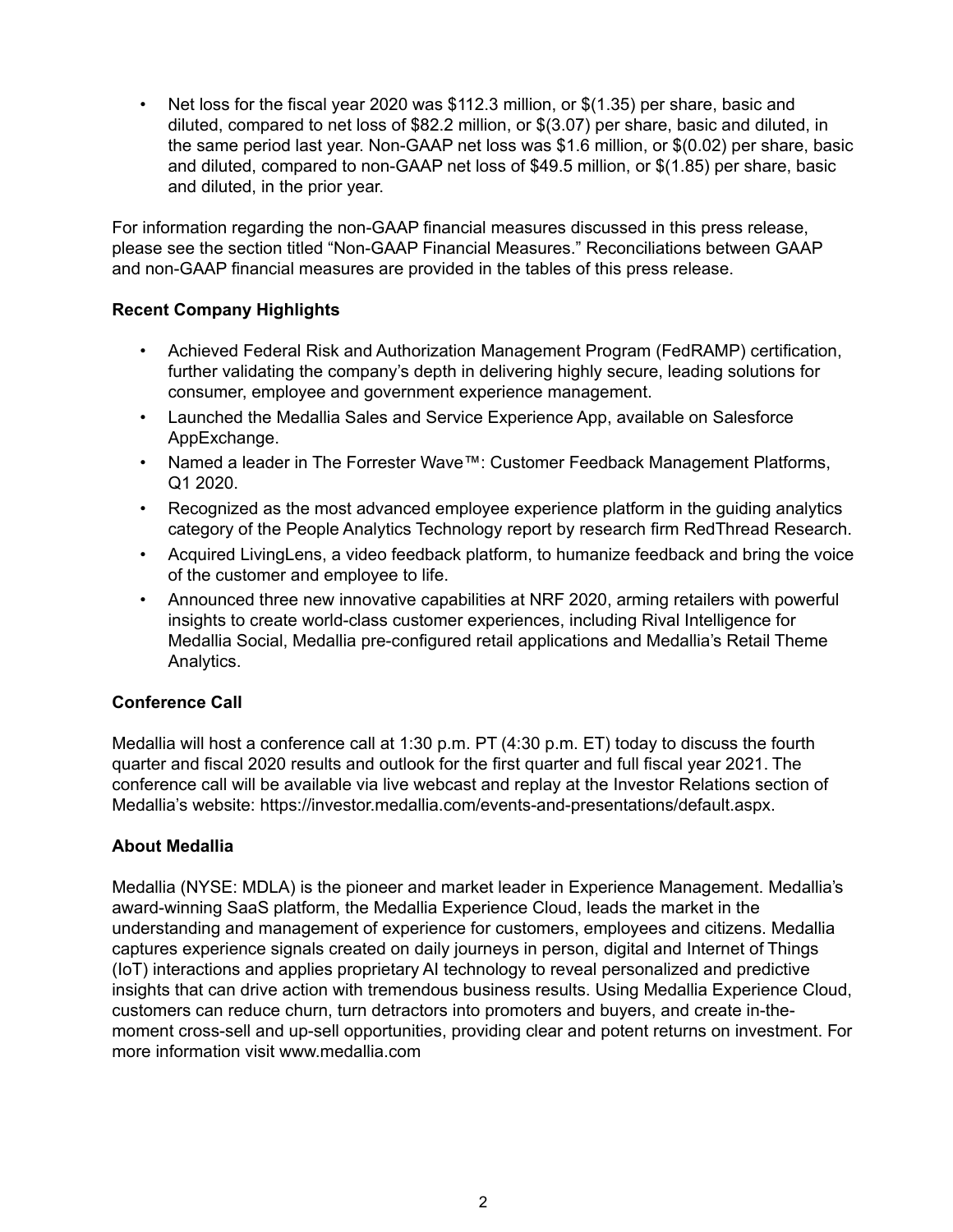## **Non-GAAP Financial Measures**

In addition to financial measures prepared in accordance with U.S. generally accepted accounting principles ("GAAP"), this press release and the accompanying tables contain, and the conference call will contain, non-GAAP financial measures, including non-GAAP gross profit and gross margin, non-GAAP subscription revenue gross profit and gross margin, non-GAAP operating expenses, non-GAAP income (loss) from operations, non-GAAP net income (loss) and non-GAAP net income (loss) per share, basic and diluted. Our management uses these non-GAAP financial measures internally in analyzing our financial results and believes they are useful to investors, as a supplement to the corresponding GAAP financial measures, in evaluating our ongoing operational performance and trends and in comparing our financial measures with other companies in the same industry, many of which present similar non-GAAP financial measures to help investors understand the operational performance of their businesses. However, it is important to note that the particular items we exclude from, or include in, our non-GAAP financial measures may differ from the items excluded from, or included in, similar non-GAAP financial measures used by other companies in the same industry. In addition, other companies may utilize metrics that are not similar to ours.

The non-GAAP financial information is presented for supplemental informational purposes only and is not intended to be considered in isolation or as a substitute for, or superior to, financial information prepared and presented in accordance with GAAP. There are material limitations associated with the use of non-GAAP financial measures since they exclude significant expenses and income that are required by GAAP to be recorded in our financial statements. Please see the reconciliation tables at the end of this release for the reconciliation of GAAP and non-GAAP results. Management encourages investors and others to review Medallia's financial information in its entirety and not rely on a single financial measure.

We adjust the following items from one or more of our non-GAAP financial measures:

*Stock-based compensation expense.* We exclude stock-based compensation expense, which is a non-cash expense, from certain of our non-GAAP financial measures because we believe that excluding this item provides meaningful supplemental information regarding operational performance. In particular, companies calculate stock-based compensation expense using a variety of valuation methodologies and subjective assumptions.

*Employer payroll tax related to stock-based compensation.* We exclude cash expenses for employer payroll taxes related to stock-based compensation, from certain of our non-GAAP financial measures because we believe that excluding this item provides meaningful supplemental information regarding operational performance. In particular, this expense is tied to the exercise or vesting of underlying equity awards and the price of our common stock at the time of exercise or vesting, which may vary from period to period independent of the operating performance of our business.

*Amortization of acquired intangible assets.* We exclude amortization of acquired intangible assets, which is a non-cash expense, from certain of our non-GAAP financial measures. Our expenses for amortization of intangible assets are inconsistent in amount and frequency because they are significantly affected by the timing, size of acquisitions and the inherent subjective nature of purchase price allocations. We exclude these amortization expenses because we do not believe these expenses have a direct correlation to the operation of our business.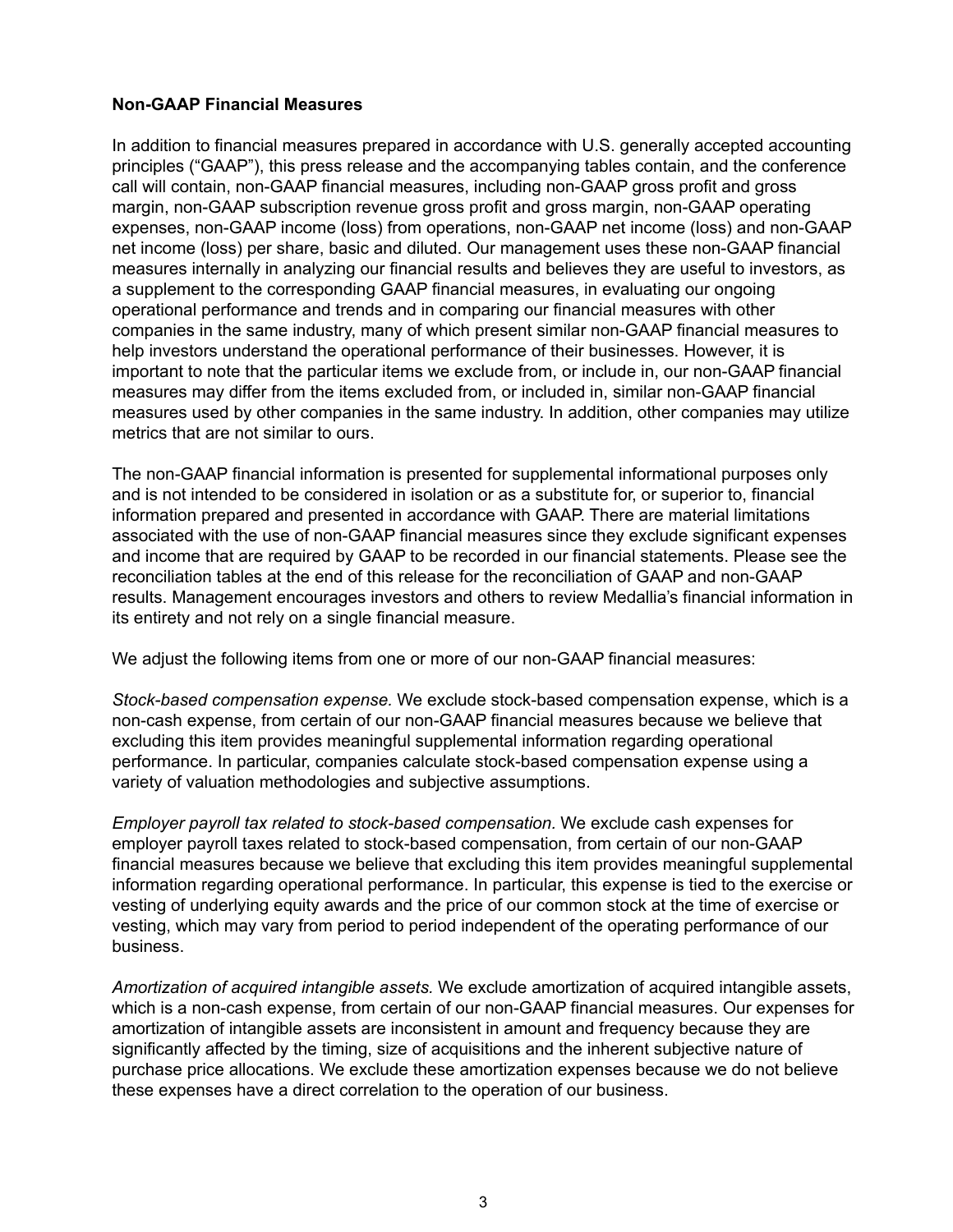*Acquisition-related costs*. We exclude costs related to acquisitions from our non-GAAP financial measures. These costs include legal and transactional costs associated with acquisition activities.

*Restructuring and other.* We exclude restructuring and other from certain of our non-GAAP financial measures. Restructuring and other consists of facility exit costs.

*Income tax benefits.* We exclude income tax benefits related to acquisitions from our non-GAAP financial measures. These tax benefits realized consist of the change in the valuation allowance resulting from acquisitions. In addition, we exclude income tax benefits related to our stock option exercise deductions.

*Trailing twelve month subscription billings*. We calculate subscription billings as total subscription revenue plus the change in subscription deferred revenue and contract assets (unbilled receivables) in the period. We measure subscription billings on a trailing twelve month basis because subscription billings vary from quarter to quarter due to invoice timing.

## **Note on Forward-Looking Statements**

The forward-looking statements included in this press release and in the accompanying conference call, including for example, the quotations of management and the "Financial Outlook" section, discussion of our commercial prospects, partnerships, estimates of future revenues, operating income/loss and expenses, stock-based compensation expense and related employer payroll tax expense, amortization of acquired intangible assets, acquisition-related costs, restructuring and other expenses, income tax benefits and acquisitions, reflect management's best judgment based on factors currently known and involve risks and uncertainties. These risks and uncertainties include, but are not limited to, potential disruption of customer purchase decisions resulting from global economic conditions, timing and size of orders, relative growth of our recurring revenue, potential decreases in customer spending, uncertainty regarding purchasing trends in the cloud software market, customer cancellations or non-renewal of maintenance contracts or on-demand services, our potential inability to manage effectively any growth we experience, our ability to develop new products and services, increased competition or new entrants in the marketplace, potential impact of acquisitions and investments, changes in staffing levels, and other risks detailed in registration statements and periodic reports we filed with the Securities and Exchange Commission, including our prospectus filed with the SEC pursuant to Rule 424(b)(4) dated July 18, 2019 and in our quarterly report on Form 10-Q dated December 11, 2019, both of which may be obtained on the Investor Relations section of Medallia's website (https://investor.medallia.com/financials/sec-filings/default.aspx). Actual results may differ materially from those presently reported. All forward-looking statements in this press release are based on information available to us as of the date hereof. We assume no obligation to update the information contained in this press release or the accompanying conference call, except as required by law.

© 2020 Medallia, Inc. All rights reserved. Medallia®, the Medallia logo, and the names and marks associated with Medallia's products are trademarks of Medallia. All other trademarks are the property of their respective owners.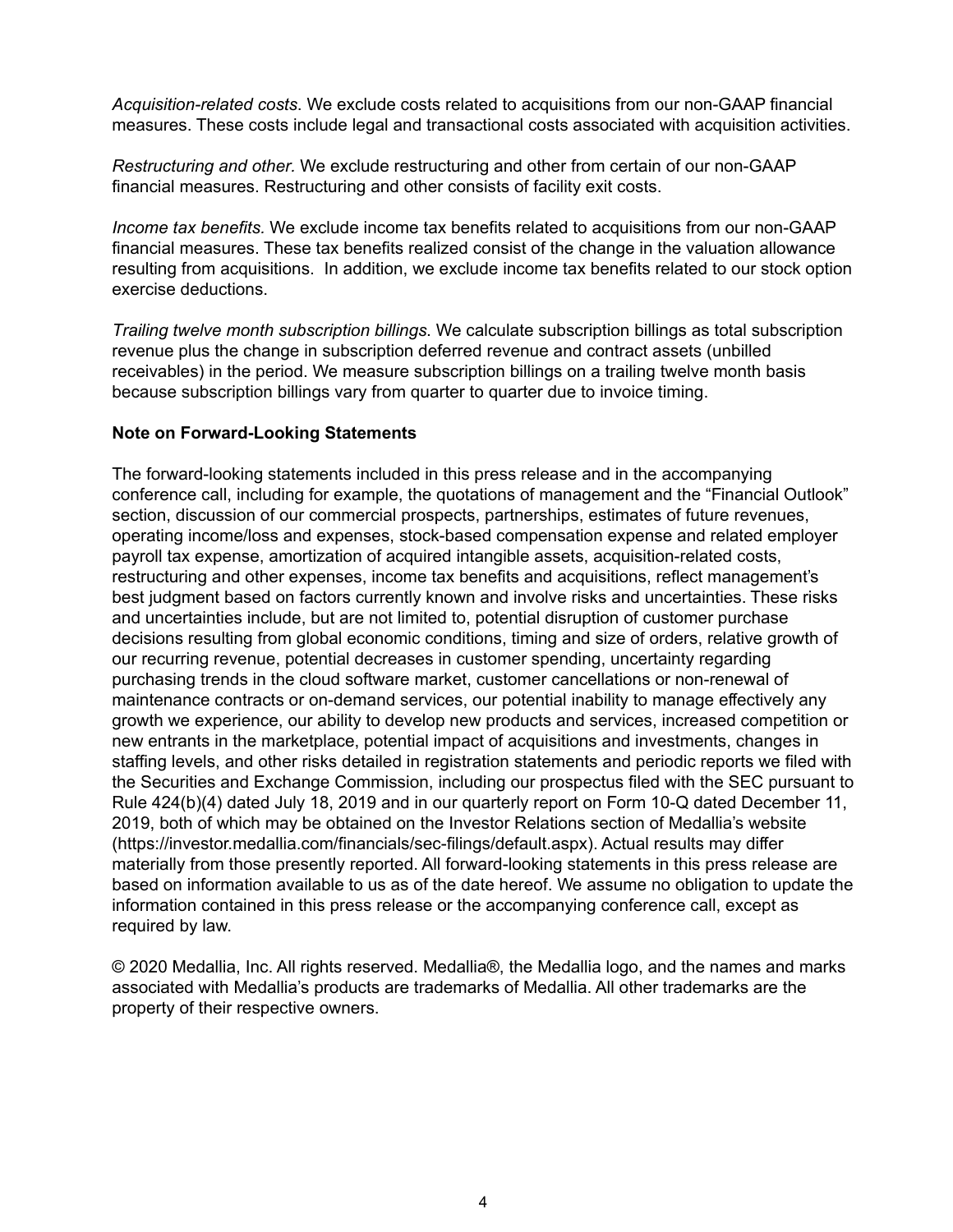# **Medallia, Inc. Condensed Consolidated Balance Sheets** *(in thousands)*

(unaudited)

|                                                                                                                                         |                | January 31,<br>2020 |              | January 31,<br>2019 |
|-----------------------------------------------------------------------------------------------------------------------------------------|----------------|---------------------|--------------|---------------------|
| Assets                                                                                                                                  |                |                     |              |                     |
| Current assets:                                                                                                                         |                |                     |              |                     |
| Cash and cash equivalents                                                                                                               | $\mathfrak{S}$ | 226,866             | $\mathbb{S}$ | 44,876              |
| Marketable securities                                                                                                                   |                | 116,833             |              |                     |
| Trade and other receivables, net of allowance for doubtful accounts of \$982 and \$253 as<br>of January 31, 2020 and 2019, respectively |                | 150,661             |              | 106,120             |
| Deferred commissions, current                                                                                                           |                | 22,455              |              | 15,874              |
| Prepaid expenses and other current assets                                                                                               |                | 22,492              |              | 15,595              |
| Total current assets                                                                                                                    |                | 539,307             |              | 182,465             |
| Property and equipment, net                                                                                                             |                | 34,879              |              | 42,989              |
| Deferred commissions, noncurrent                                                                                                        |                | 51,540              |              | 35,727              |
| Intangible assets, net                                                                                                                  |                | 21,306              |              | 305                 |
| Goodwill                                                                                                                                |                | 79,324              |              | 16,745              |
| Other noncurrent assets                                                                                                                 |                | 5,293               |              | 1,953               |
| <b>Total assets</b>                                                                                                                     | \$             | 731,649             | \$           | 280,184             |
| Liabilities and stockholders' equity (deficit)                                                                                          |                |                     |              |                     |
| Current liabilities:                                                                                                                    |                |                     |              |                     |
| Accounts payable                                                                                                                        | \$             | 3,608               | \$           | 1,007               |
| Accrued expenses and other current liabilities                                                                                          |                | 20,268              |              | 12,840              |
| Accrued compensation                                                                                                                    |                | 37,160              |              | 19,708              |
| Deferred revenue, current                                                                                                               |                | 263,115             |              | 210,666             |
| <b>Total current liabilities</b>                                                                                                        |                | 324,151             |              | 244,221             |
| Deferred revenue, noncurrent                                                                                                            |                | 1,407               |              | 1,151               |
| Deferred rent, noncurrent                                                                                                               |                | 2,799               |              | 37,182              |
| Other liabilities                                                                                                                       |                | 5,496               |              | 4,188               |
| <b>Total liabilities</b>                                                                                                                |                | 333,853             |              | 286,742             |
| Stockholders' equity (deficit):                                                                                                         |                |                     |              |                     |
| Convertible preferred stock                                                                                                             |                |                     |              | 72                  |
| Common stock, Class A                                                                                                                   |                |                     |              | 30                  |
| Common stock                                                                                                                            |                | 132                 |              |                     |
| Additional paid-in capital                                                                                                              |                | 878,843             |              | 363,076             |
| Accumulated other comprehensive loss                                                                                                    |                | (206)               |              | (1,096)             |
| Accumulated deficit                                                                                                                     |                | (480,973)           |              | (368, 640)          |
| Total stockholders' equity (deficit)                                                                                                    |                | 397,796             |              | (6, 558)            |
| Total liabilities and stockholders' equity (deficit)                                                                                    | \$             | 731,649             | \$           | 280,184             |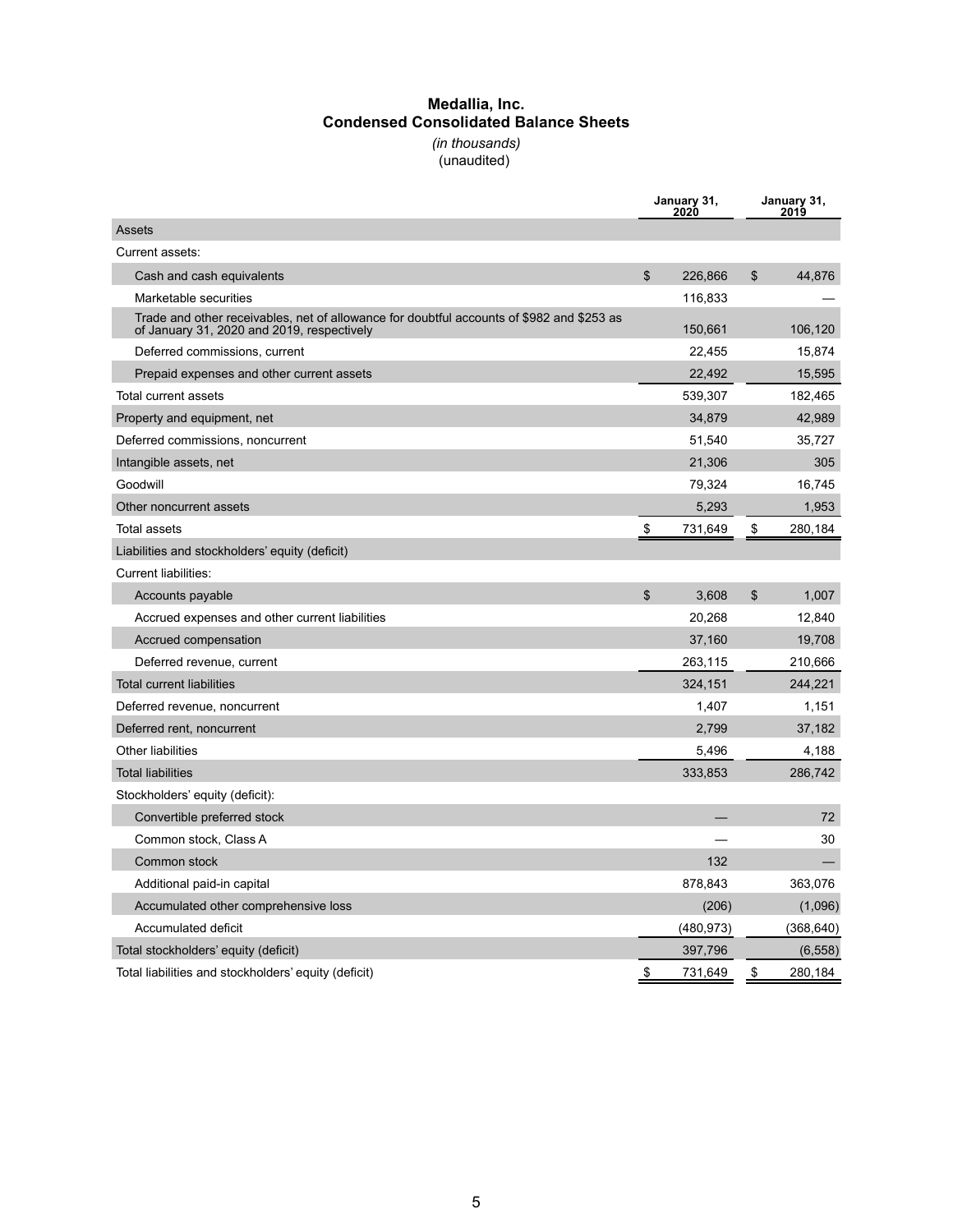# **Medallia, Inc. Condensed Consolidated Statements of Operations**

*(in thousands, except per share data)*

(unaudited)

|                                                                                                                           |     | Three Months Ended January 31, |     |         |                  | Twelve Months Ended January 31, |           |  |  |
|---------------------------------------------------------------------------------------------------------------------------|-----|--------------------------------|-----|---------|------------------|---------------------------------|-----------|--|--|
|                                                                                                                           |     | 2020                           |     | 2019    | 2020             |                                 | 2019      |  |  |
| Revenue:                                                                                                                  |     |                                |     |         |                  |                                 |           |  |  |
| Subscription                                                                                                              | \$  | 86,160                         | \$  | 67,874  | \$<br>312,168    | \$                              | 246,797   |  |  |
| Professional services                                                                                                     |     | 23,940                         |     | 18,510  | 90,295           |                                 | 66,845    |  |  |
| Total revenue                                                                                                             |     | 110,100                        |     | 86,384  | 402,463          |                                 | 313,642   |  |  |
| Cost of revenue:                                                                                                          |     |                                |     |         |                  |                                 |           |  |  |
| Subscription                                                                                                              |     | 16,913                         |     | 12,603  | 61,369           |                                 | 47,948    |  |  |
| <b>Professional services</b>                                                                                              |     | 22,203                         |     | 16,718  | 83,820           |                                 | 67,953    |  |  |
| Total cost of revenue                                                                                                     |     | 39,116                         |     | 29,321  | 145,189          |                                 | 115,901   |  |  |
| Gross profit                                                                                                              |     | 70,984                         |     | 57,063  | 257,274          |                                 | 197,741   |  |  |
| Operating expenses:                                                                                                       |     |                                |     |         |                  |                                 |           |  |  |
| Research and development                                                                                                  |     | 27,348                         |     | 19,692  | 95,978           |                                 | 86,272    |  |  |
| Sales and marketing                                                                                                       |     | 53,559                         |     | 30.378  | 180.711          |                                 | 138,674   |  |  |
| General and administrative                                                                                                |     | 22,843                         |     | 16.299  | 95,515           |                                 | 53,239    |  |  |
| Total operating expenses                                                                                                  |     | 103,750                        |     | 66,369  | 372,204          |                                 | 278,185   |  |  |
| Loss from operations                                                                                                      |     | (32,766)                       |     | (9,306) | (114, 930)       |                                 | (80, 444) |  |  |
| Interest income and other income (expense), net                                                                           |     | 555                            |     | (234)   | 3,129            |                                 | (11)      |  |  |
| Loss before provision for (benefits from) income taxes                                                                    |     | (32, 211)                      |     | (9,540) | (111, 801)       |                                 | (80, 455) |  |  |
| Provision for (benefits from) income taxes                                                                                |     | (341)                          |     | 408     | 532              |                                 | 1,779     |  |  |
| Net loss                                                                                                                  | \$. | (31, 870)                      | -\$ | (9,948) | \$<br>(112, 333) | -\$                             | (82, 234) |  |  |
| Net loss per share attributable to common<br>stockholders, basic and diluted                                              | S   | (0.25)                         | -\$ | (0.34)  | \$<br>(1.35)     | - \$                            | (3.07)    |  |  |
| Weighted-average shares used in computing net loss<br>per share attributable to common stockholders, basic<br>and diluted |     | 129.365                        |     | 28.861  | 83.269           |                                 | 26,770    |  |  |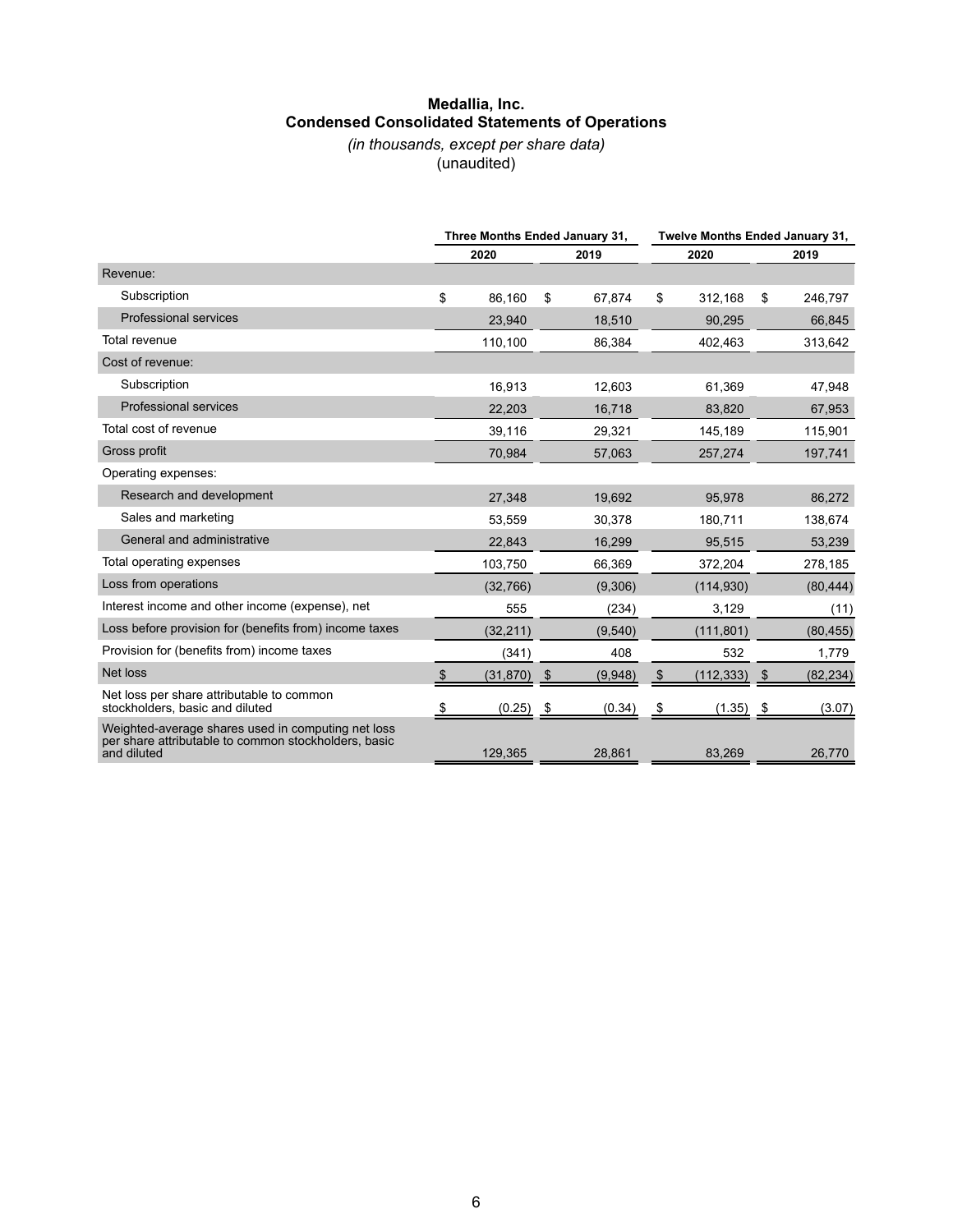## **Medallia, Inc.**

## **GAAP to Non-GAAP Reconciliations**

*(in thousands, except percentages) (unaudited)*

GAAP to Non-GAAP adjustments include stock-based compensation expense and related employer payroll tax expense, amortization of acquired intangible assets, acquisition-related costs, restructuring and other, and income tax benefits as follows:

|                            | <b>Three Months Ended</b><br>January 31, |        |      |        | <b>Twelve Months Ended</b><br>January 31, |         |      |        |  |      |
|----------------------------|------------------------------------------|--------|------|--------|-------------------------------------------|---------|------|--------|--|------|
|                            | 2020                                     |        | 2019 |        |                                           |         | 2020 |        |  | 2019 |
| Cost of revenue:           |                                          |        |      |        |                                           |         |      |        |  |      |
| Subscription               | \$                                       | 1,834  | \$   | 264    | \$                                        | 4,933   | \$   | 1,504  |  |      |
| Professional services      |                                          | 2,876  |      | 557    |                                           | 8,943   |      | 2,379  |  |      |
| Operating expenses:        |                                          |        |      |        |                                           |         |      |        |  |      |
| Research and development   |                                          | 6,889  |      | 1,718  |                                           | 18,422  |      | 7,563  |  |      |
| Sales and marketing        |                                          | 10.251 |      | 1.780  |                                           | 29,327  |      | 6,813  |  |      |
| General and administrative |                                          | 10,919 |      | 7,356  |                                           | 50,922  |      | 14,472 |  |      |
| Income tax benefits        |                                          | (408)  |      |        |                                           | (1,783) |      |        |  |      |
| Total                      | S                                        | 32,361 | \$   | 11,675 | \$.                                       | 110,764 | SS.  | 32,731 |  |      |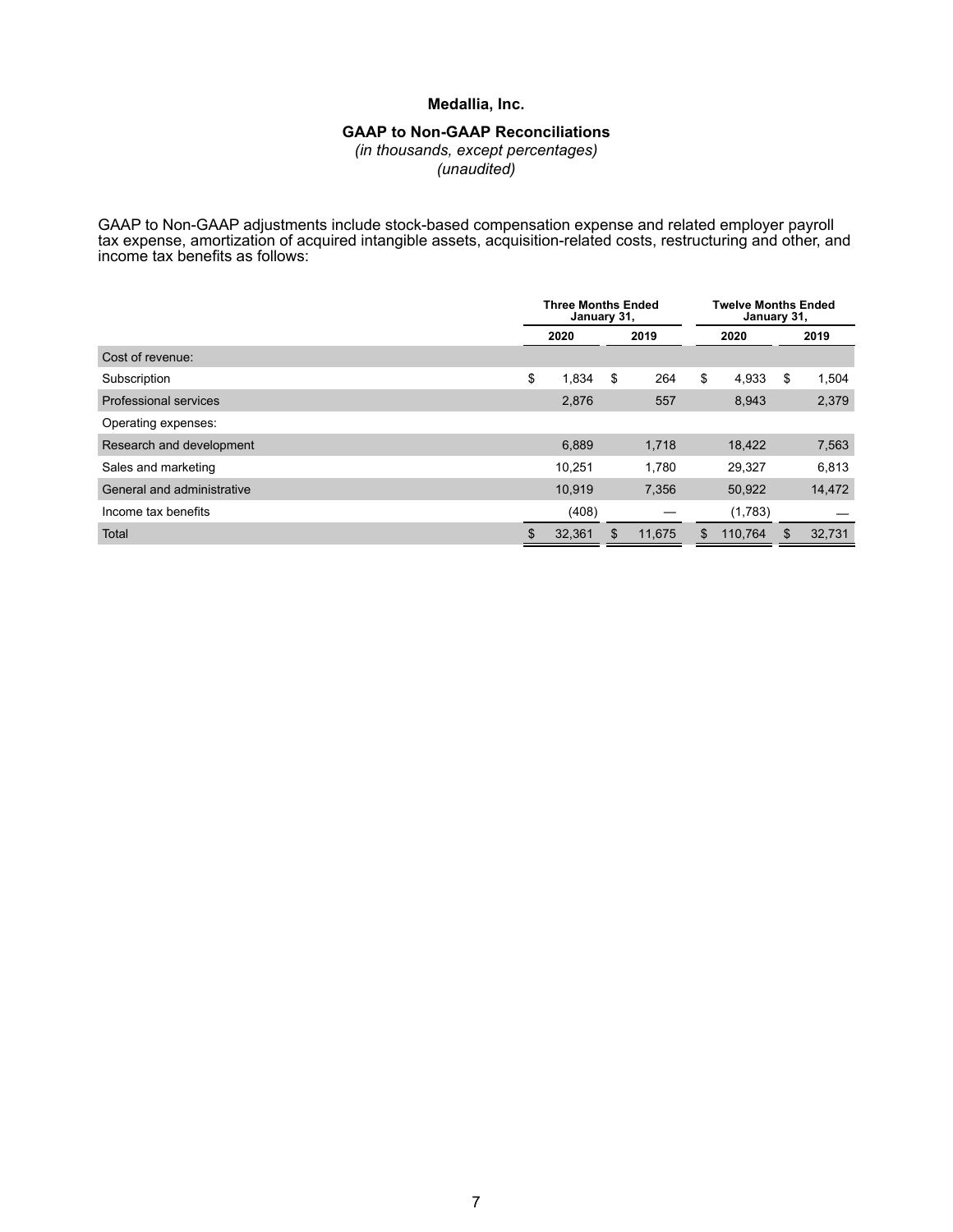## **Medallia, Inc. Condensed Consolidated Statements of Cash Flows** *(in thousands)* (unaudited)

|                                                                                                                                           |                  | <b>Twelve Months Ended January 31,</b> |
|-------------------------------------------------------------------------------------------------------------------------------------------|------------------|----------------------------------------|
|                                                                                                                                           | 2020             | 2019                                   |
| <b>Operating activities</b>                                                                                                               |                  |                                        |
| Net loss                                                                                                                                  | \$<br>(112, 333) | (82, 234)<br>\$                        |
| Adjustments to reconcile net loss to net cash provided by (used in) operating activities:                                                 |                  |                                        |
| Depreciation and amortization                                                                                                             | 15,611           | 13,856                                 |
| Amortization of deferred commissions                                                                                                      | 19,030           | 13,201                                 |
| Stock-based compensation expense                                                                                                          | 109,456          | 27,858                                 |
| Impairment (gain) on property and equipment and lease termination                                                                         | (13, 783)        | 3,398                                  |
| Other                                                                                                                                     | (698)            | (417)                                  |
| Changes in assets and liabilities:                                                                                                        |                  |                                        |
| Trade and other receivables                                                                                                               | (43, 268)        | (16, 383)                              |
| Deferred commissions                                                                                                                      | (41, 424)        | (27, 218)                              |
| Prepaid expenses and other current assets                                                                                                 | (6, 198)         | 2,176                                  |
| Lease incentive receivables                                                                                                               |                  | 635                                    |
| Other noncurrent assets                                                                                                                   | (252)            | (853)                                  |
| Accounts payable                                                                                                                          | 2,097            | 877                                    |
| Deferred revenue                                                                                                                          | 49,749           | 42,935                                 |
| Accrued expenses and other current liabilities                                                                                            | 20,282           | 6,809                                  |
| Other noncurrent liabilities                                                                                                              | 137              | 163                                    |
| Net cash used in operating activities                                                                                                     | (1,594)          | (15, 197)                              |
| <b>Investing activities</b>                                                                                                               |                  |                                        |
| Purchases of property, equipment and other                                                                                                | (22,009)         | (11, 259)                              |
| Purchase of marketable securities                                                                                                         | (182, 389)       | (18, 684)                              |
| Maturities of marketable securities                                                                                                       | 65,853           | 34,840                                 |
| Proceeds from sale of marketable securities                                                                                               | 511              | 1,296                                  |
| Acquisitions, net of cash acquired                                                                                                        | (76, 532)        |                                        |
| Other                                                                                                                                     | (1,500)          |                                        |
| Net cash provided by (used in) investing activities                                                                                       | (216,066)        | 6,193                                  |
| <b>Financing activities</b>                                                                                                               |                  |                                        |
| Proceeds from initial public offering, net of issuance costs, underwriters discounts and<br>commissions, and concurrent private placement | 319,572          |                                        |
| Proceeds from Series F convertible preferred stock, net of issuance costs                                                                 | 69,848           |                                        |
| Payment for employee taxes withheld upon release of restricted stock units                                                                | (17, 907)        |                                        |
| Proceeds from exercise of stock options                                                                                                   | 34,009           | 12,093                                 |
| Payment on capital leases                                                                                                                 | (3, 540)         | (708)                                  |
| Repayment of debt assumed in acquisition                                                                                                  | (2, 297)         |                                        |
| Net cash provided by financing activities                                                                                                 | 399,685          | 11,385                                 |
| Effect of exchange rate changes on cash and cash equivalents                                                                              | (35)             | (204)                                  |
| Net increase in cash and cash equivalents                                                                                                 | 181,990          | 2,177                                  |
| Cash and cash equivalents at beginning of period                                                                                          | 44,876           | 42,699                                 |
| Cash and cash equivalents at end of period                                                                                                | \$<br>226,866    | \$<br>44,876                           |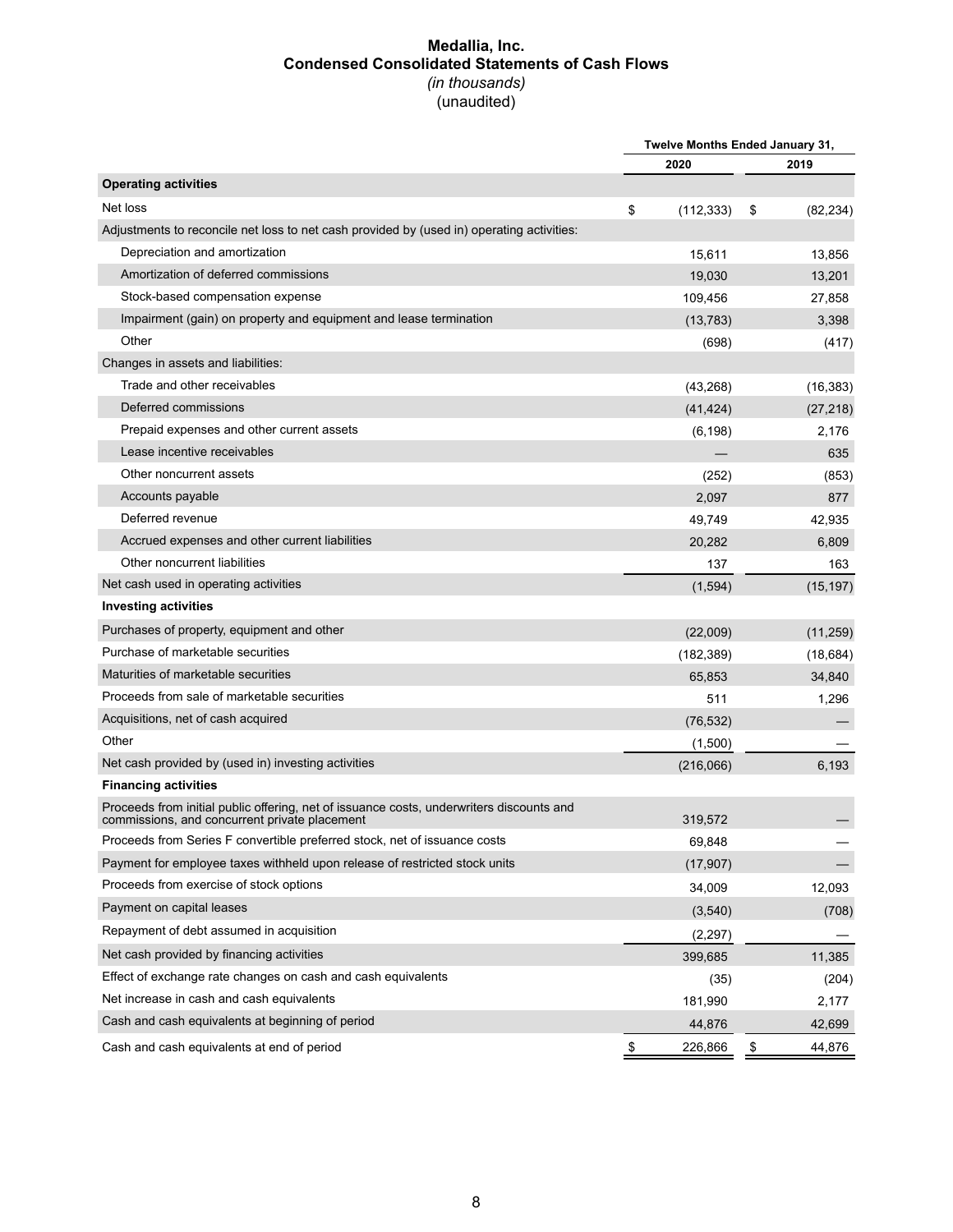## **Medallia, Inc. GAAP to Non-GAAP Reconciliations** *(in thousands, except percentages)* (unaudited)

|                                                                     | <b>Three Months Ended</b><br>January 31, |        |              |        | <b>Twelve Months Ended</b><br>January 31, |           |  |
|---------------------------------------------------------------------|------------------------------------------|--------|--------------|--------|-------------------------------------------|-----------|--|
|                                                                     |                                          | 2020   |              | 2019   | 2020                                      | 2019      |  |
| Non-GAAP gross profit reconciliation:                               |                                          |        |              |        |                                           |           |  |
|                                                                     |                                          |        |              |        |                                           |           |  |
| GAAP gross profit                                                   | $\mathbb{S}$                             | 70,984 | $\mathbb{S}$ | 57,063 | \$257,274                                 | \$197,741 |  |
|                                                                     |                                          |        |              |        |                                           |           |  |
| GAAP gross margin                                                   |                                          | 64 %   |              | 66 %   | 64 %                                      | 63 %      |  |
| Add (subtract):                                                     |                                          |        |              |        |                                           |           |  |
| Stock-based compensation                                            |                                          | 3,823  |              | 779    | 11,882                                    | 3,522     |  |
| Employer payroll tax expense related to stock-based<br>compensation |                                          | 7      |              |        | 119                                       |           |  |
| Amortization of acquired intangible assets                          |                                          | 880    |              | 42     | 1,875                                     | 361       |  |
| Non-GAAP gross profit                                               | \$.                                      | 75,694 | \$           | 57,884 | \$271,150                                 | \$201,624 |  |
| Non- GAAP gross margin                                              |                                          | 69 %   |              | 67 %   | 67 %                                      | 64 %      |  |

|                                                            | <b>Three Months Ended</b><br>January 31, |        |     |        | Twelve Months Ended<br>January 31, |           |  |
|------------------------------------------------------------|------------------------------------------|--------|-----|--------|------------------------------------|-----------|--|
|                                                            |                                          | 2020   |     | 2019   | 2020                               | 2019      |  |
| Non-GAAP subscription revenue gross profit reconciliation: |                                          |        |     |        |                                    |           |  |
|                                                            |                                          |        |     |        |                                    |           |  |
| GAAP subscription revenue gross profit                     | \$                                       | 69,247 | \$  | 55.271 | \$250,799                          | \$198,849 |  |
|                                                            |                                          |        |     |        |                                    |           |  |
| GAAP subscription revenue gross margin                     |                                          | 80%    |     | 81 %   | 80 %                               | 81 %      |  |
| Add (subtract):                                            |                                          |        |     |        |                                    |           |  |
| Stock-based compensation                                   |                                          | 954    |     | 222    | 3,058                              | 1,143     |  |
| Amortization of acquired intangible assets                 |                                          | 880    |     | 42     | 1,875                              | 361       |  |
| Non-GAAP subscription revenue gross profit                 | S.                                       | 71.081 | \$. | 55.535 | \$255.732                          | \$200.353 |  |
| Non-GAAP subscription revenue gross margin                 |                                          | 82 %   |     | 82 %   | 82 %                               | 81%       |  |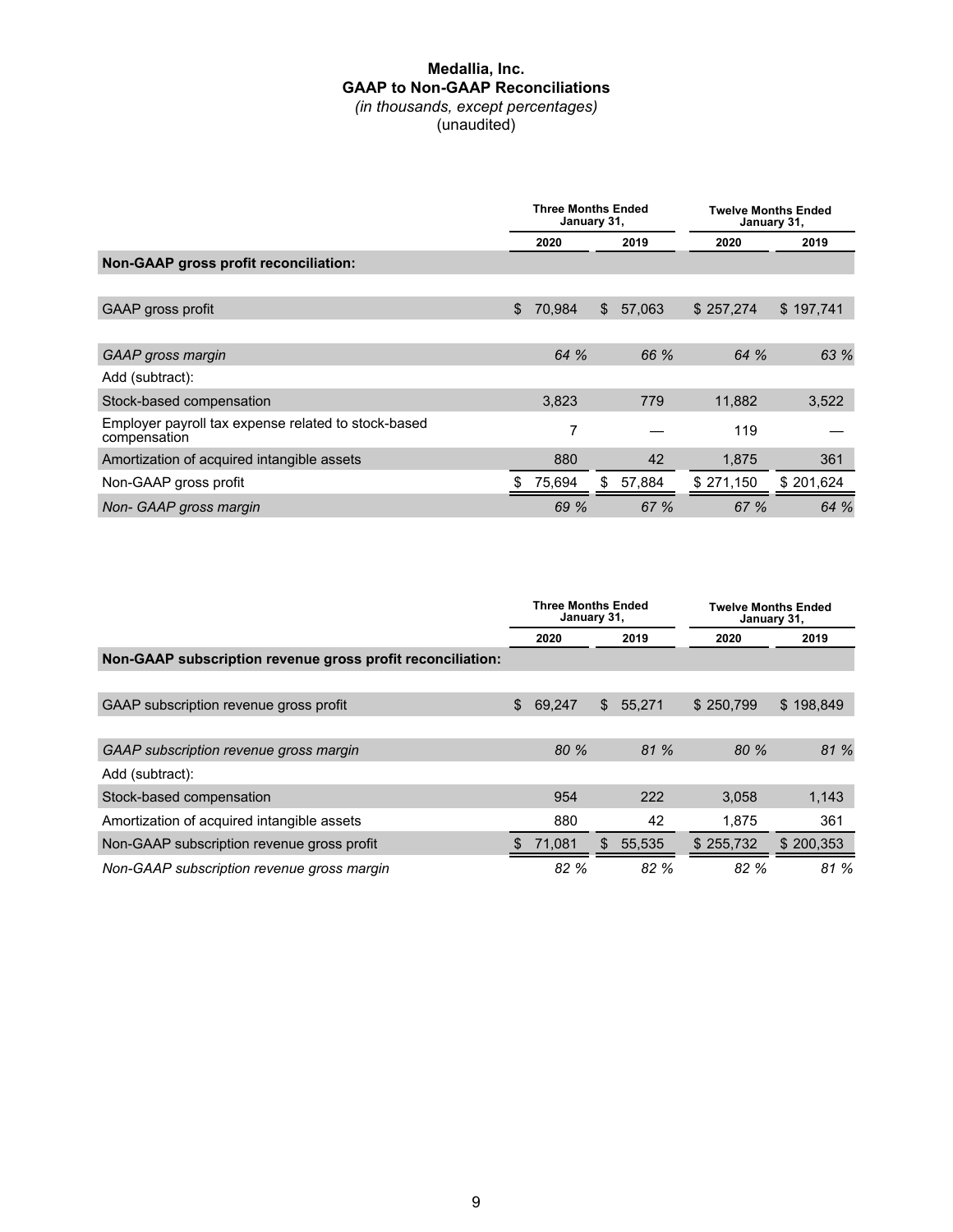## **Medallia, Inc. GAAP to Non-GAAP Reconciliations** *(in thousands, except percentages)* (unaudited)

|                                                                     | <b>Three Months Ended</b><br>January 31, |           |    |          | <b>Twelve Months Ended</b><br>January 31, |           |               |
|---------------------------------------------------------------------|------------------------------------------|-----------|----|----------|-------------------------------------------|-----------|---------------|
|                                                                     |                                          | 2020      |    | 2019     | 2020                                      |           | 2019          |
| Non-GAAP operating expense reconciliation:                          |                                          |           |    |          |                                           |           |               |
|                                                                     |                                          |           |    |          |                                           |           |               |
| <b>GAAP</b> operating expenses                                      | $\mathbb{S}$                             | 103,750   | \$ | 66.369   |                                           | \$372,204 | \$278,185     |
| Add (subtract):                                                     |                                          |           |    |          |                                           |           |               |
| Stock-based compensation                                            |                                          | (25, 336) |    | (7, 426) |                                           | (97, 574) | (24, 336)     |
| Employer payroll tax expense related to stock-based<br>compensation |                                          | (823)     |    |          |                                           | (1,369)   |               |
| Amortization of acquired intangible assets                          |                                          | (326)     |    |          |                                           | (441)     |               |
| Acquisition-related costs                                           |                                          | (1,027)   |    |          |                                           | (2,793)   |               |
| Restructuring and other                                             |                                          | (547)     |    | (3, 428) |                                           | 3,506     | (4, 512)      |
| Non-GAAP operating expenses                                         | \$                                       | 75,691    | \$ | 55,515   | \$                                        | 273,533   | \$<br>249,337 |

|                                                                     | <b>Three Months Ended</b><br>January 31, |               |   |         | <b>Twelve Months Ended</b><br>January 31, |             |      |           |
|---------------------------------------------------------------------|------------------------------------------|---------------|---|---------|-------------------------------------------|-------------|------|-----------|
|                                                                     | 2020<br>2019                             |               |   | 2020    |                                           |             | 2019 |           |
| Non-GAAP loss from operations reconciliation:                       |                                          |               |   |         |                                           |             |      |           |
|                                                                     |                                          |               |   |         |                                           |             |      |           |
| <b>GAAP</b> loss from operations                                    | $\mathbb{S}$                             | $(32,766)$ \$ |   | (9,306) |                                           | \$(114,930) | \$   | (80, 444) |
| Add (subtract):                                                     |                                          |               |   |         |                                           |             |      |           |
| Stock-based compensation                                            |                                          | 29,159        |   | 8,205   |                                           | 109,456     |      | 27,858    |
| Employer payroll tax expense related to stock-based<br>compensation |                                          | 830           |   |         |                                           | 1,488       |      |           |
| Amortization of acquired intangible assets                          |                                          | 1,206         |   | 42      |                                           | 2,316       |      | 361       |
| Acquisition-related costs                                           |                                          | 1,027         |   |         |                                           | 2,793       |      |           |
| Restructuring and other                                             |                                          | 547           |   | 3,428   |                                           | (3,506)     |      | 4,512     |
| Non-GAAP income (loss) from operations                              |                                          | 3             | S | 2,369   |                                           | (2, 383)    |      | (47, 713) |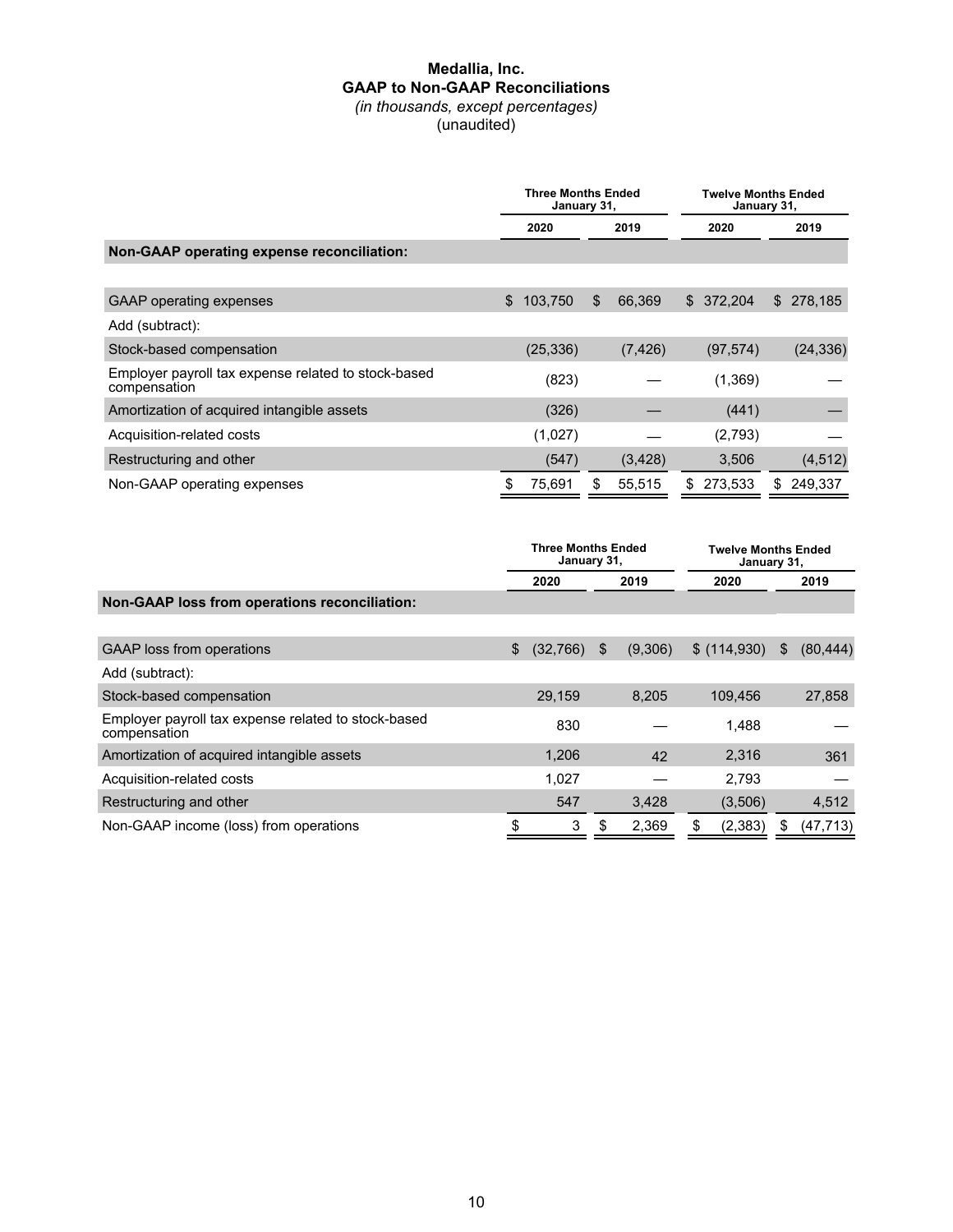## **Medallia, Inc. GAAP to Non-GAAP Reconciliations** *(in thousands, except percentages)* (unaudited)

|                                                                     | <b>Three Months Ended</b><br>January 31, |           |     |         | <b>Twelve Months Ended</b><br>January 31, |               |    |           |  |      |
|---------------------------------------------------------------------|------------------------------------------|-----------|-----|---------|-------------------------------------------|---------------|----|-----------|--|------|
|                                                                     |                                          | 2020      |     | 2019    |                                           | 2020          |    |           |  | 2019 |
| <b>Non-GAAP net loss reconciliation:</b>                            |                                          |           |     |         |                                           |               |    |           |  |      |
|                                                                     |                                          |           |     |         |                                           |               |    |           |  |      |
| <b>GAAP</b> net loss                                                | \$                                       | (31, 870) | \$  | (9,948) |                                           | \$ (112, 333) | \$ | (82, 234) |  |      |
| Add (subtract):                                                     |                                          |           |     |         |                                           |               |    |           |  |      |
| Stock-based compensation                                            |                                          | 29,159    |     | 8,205   |                                           | 109,456       |    | 27,858    |  |      |
| Employer payroll tax expense related to stock-based<br>compensation |                                          | 830       |     |         |                                           | 1,488         |    |           |  |      |
| Amortization of acquired intangible assets                          |                                          | 1,206     |     | 42      |                                           | 2,316         |    | 361       |  |      |
| Acquisition-related costs                                           |                                          | 1,027     |     |         |                                           | 2,793         |    |           |  |      |
| Restructuring and other                                             |                                          | 547       |     | 3,428   |                                           | (3,506)       |    | 4,512     |  |      |
| Income tax benefits                                                 |                                          | (408)     |     |         |                                           | (1,783)       |    |           |  |      |
| Non-GAAP net income (loss)                                          | \$                                       | 491       | \$. | 1,727   | \$                                        | (1, 569)      | S  | (49, 503) |  |      |
|                                                                     |                                          |           |     |         |                                           |               |    |           |  |      |
| Weighted average shares:                                            |                                          |           |     |         |                                           |               |    |           |  |      |
| Basic                                                               |                                          | 129,365   |     | 28,861  |                                           | 83,269        |    | 26,770    |  |      |
| <b>Diluted</b>                                                      |                                          | 171,436   |     | 112,996 |                                           | 83,269        |    | 26,770    |  |      |